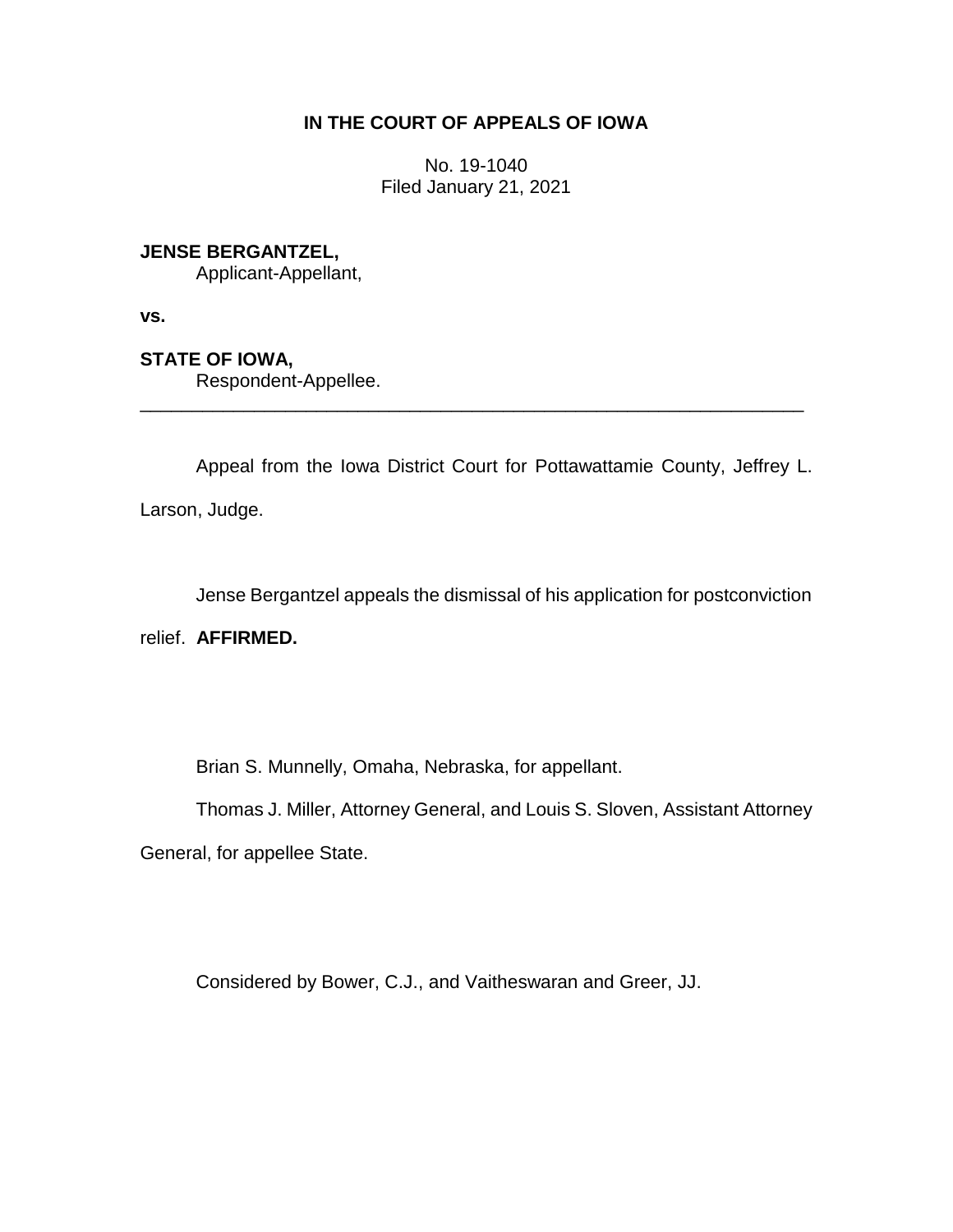## **BOWER, Chief Judge.**

Jense Bergantzel appeals the dismissal of his fourth application for postconviction relief (PCR). We find his application was untimely and affirm.

In 2006, Bergantzel pleaded guilty to two counts of second-degree sexual abuse. In 2007, this court affirmed Bergantzel's direct appeal. *See State v. Bergantzel*, No. 07–0445, 2007 WL 4324010, at \*1 (Iowa Ct. App. Dec. 12, 2007).

Bergantzel's first application for PCR, filed in 2009, alleged ineffective assistance by trial counsel for allowing him to plead guilty due to a lack of voluntariness and competency. *Bergantzel v. State*, No. 15-1273, 2016 WL 2745065, at \*1 (Iowa Ct. App. May 11, 2016). The district court dismissed the application in 2012 and included a merits finding that Bergantzel's plea "was knowingly, willingly, and intelligently entered." *Id.* The ruling was not appealed in a timely manner and the late-filed appeal was dismissed in August 2013. *Id.*

In late 2013, Bergantzel filed a second application for PCR, alleging his sentence was illegal and PCR counsel in the first action was ineffective. *Id.* The district court dismissed the second application in 2015, finding it was untimely and his sentence was not illegal. *See id.* Bergantzel appealed, and we affirmed in May 2016, finding his second PCR application was not timely filed and his sentence was not grossly disproportionate. *Id.* at \*2.

In August 2016, Bergantzel filed a third PCR application, arguing counsel representing him in his second PCR claim was ineffective and his plea was not knowing and voluntary. The district court dismissed the application in 2016, and our supreme court dismissed the subsequent appeal as frivolous.

2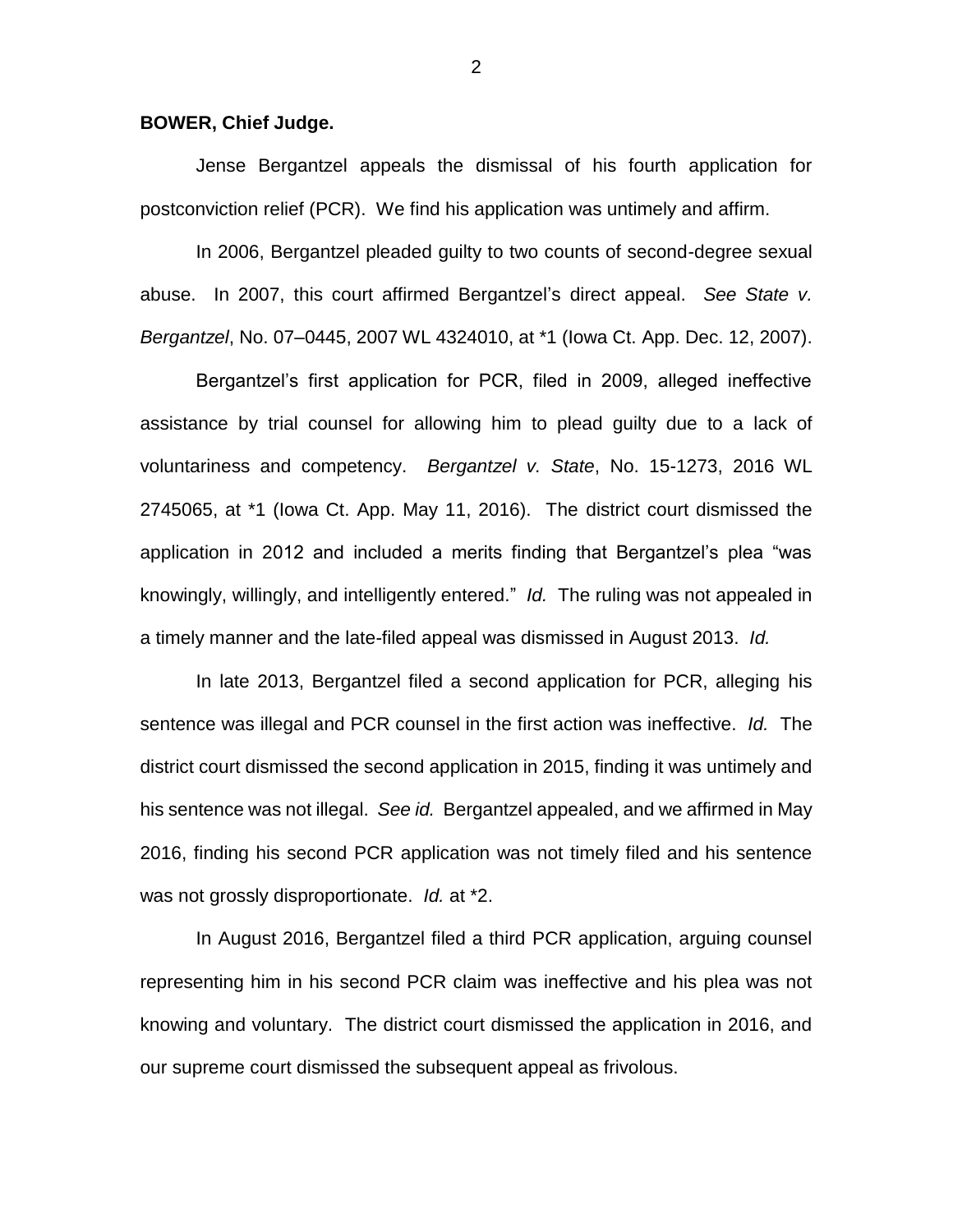On October 10, 2018, Bergantzel filed his fourth PCR application. He asserts trial and first PCR counsel were ineffective and the "relation back doctrine" from *Allison v. State*, 914 N.W.2d 866 (Iowa 2018), applied to allow the additional claim. Following a hearing, the district court dismissed the application, finding it was untimely and did not fall within the *Allison* exception.

Iowa Code section 822.3 (2018) provides, "[A]pplications must be filed within three years from the date the conviction or decision is final or, in the event of an appeal, from the date the writ of procedendo is issued." In June 2018, our supreme court created a narrow exception:

[W]here a PCR petition alleging ineffective assistance of trial counsel has been timely filed per section 822.3 and there is a successive PCR petition alleging postconviction counsel was ineffective in presenting the ineffective-assistance-of-trial-counsel claim, the timing of the filing of the second PCR petition relates back to the timing of the filing of the original PCR petition for purposes of Iowa Code section 822.3 if the successive PCR petition is filed promptly after the conclusion of the first PCR action.

*Allison*, 914 N.W.2d at 891.

This PCR action was filed twelve years after procedendo issued in Bergantzel's direct appeal and more than five years after his first PCR action concluded. It cannot be considered to have been "filed promptly after the conclusion of the first PCR action." *Id.; see also Morris v. State*, No. 18-1021, 2019 WL 3714820, at \*2 (Iowa Ct. App. Aug. 7, 2019) (holding a third PCR action filed over nine years after the first PCR action was time-barred); *Cook v. State*, No. 17- 1245, 2019 WL 719163, at \*4 (Iowa Ct. App. Feb. 20, 2019) (holding a third PCR application filed more than forty-six months after the first PCR action ended did not fall within the *Allison* exception).